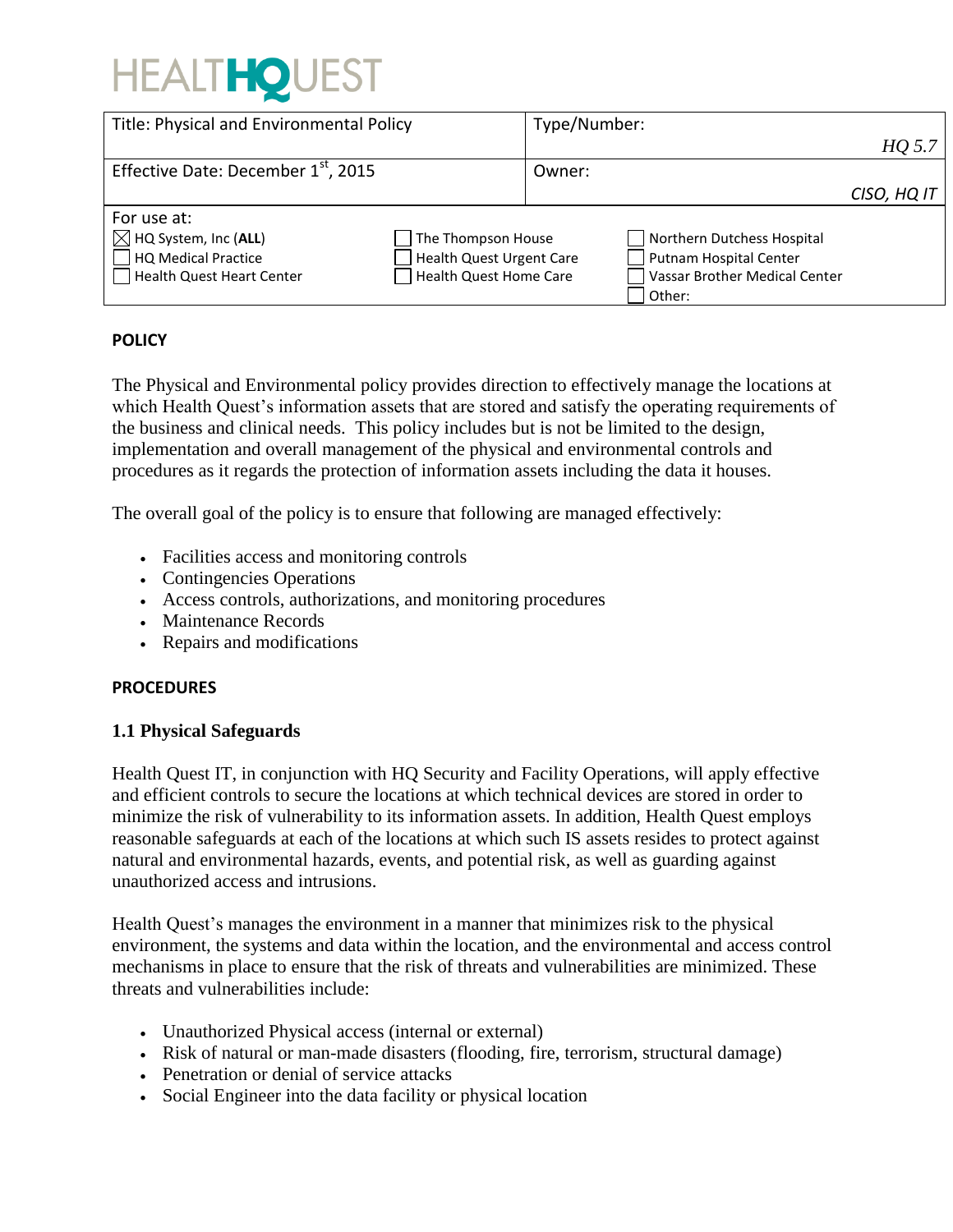Loss of data (due to environmental control e.g., electro static, humidity)

The development and maintenance of this policy is the responsibility of the CISO.

#### **1.2 Physical Access Controls**

HQ Facilities Management and Security in conjunction with HQIT, assesses the risks and defines and implements procedures that limit the physical access to its information assets and the facilities in which they are housed. All access to such assets is to be properly authorized.

This policy is owned by the CISO. Deploying appropriate measures to effectively secure information assets is the shared responsibility of the CISO, CSO and CIO.

The Physical access control mechanisms should be identified and documented. They include, but are not limited to:

- Door locks
- Electronic access control systems
- Security officers
- Video monitoring
- Manual access logs
- Warning signs
- Alarms

## **1.3 Contingency Operation Plan**

Health Quest's contingency operations policy ensures that there are procedures in place for the continuation of business operations and or restoration of data following significant interruptions in business and IT operations.

Prior to an emergency situation, Health Quest will ensure that physical and environmental security can be maintained with the use of mitigating controls during the period that operations are disrupted. These mitigating controls may include:

- Use of security guards
- Transfer of services to a remote site
- The ability to manage fire/flooding/structural damage to the building
- Procedures to re-enter the building in the event of a disaster
- Integrating the physical contingency plan with the Business Continuity Process or Disaster Recovery plans

## **1.4 Facility Security Plan**

Health Quest facility security plans document the use of physical access controls and will ensure that each facility has the safeguards to protect the facility and the equipment stored within it from unauthorized access, tampering and theft.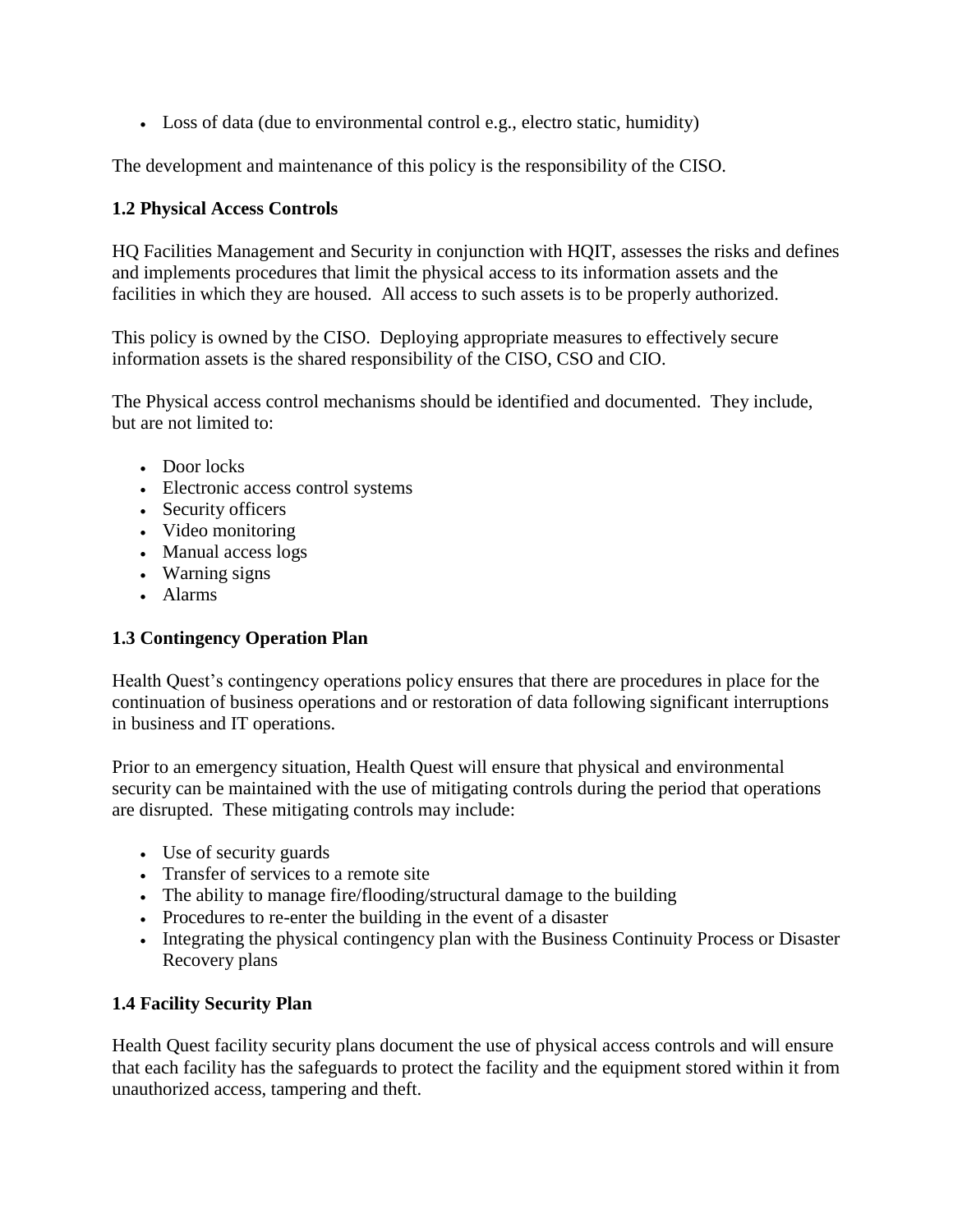The facility security plan should be in response to a risk assessment and analysis that will document access levels and the roles which require that level of access e.g. Public, patients, visitors, escorted, business partners and staff. The physical access controls that need to be documented include, but are not exclusive to:

- Locked doors (and their control systems), restrictive area warning signs, surveillance cameras and alarms
- Property controls such as asset tagging
- Personnel controls different Identification badges for staff, contractors, escorts, visitors, maintenance
- Access logs where appropriate
- Security services and continuous monitoring (guard or patrol)

## **1.5 Access Control and Validation Procedures**

Health Quest has defined procedures for access controls and validation. These procedures include physical access to the facility based on an individual's role with monitoring and periodic review of access records.

The procedures are designed to validate user's access to each physical location based on the user's role or job description. In addition, the procedures should indicate those who are authorized to have access to the access control systems software.

Periodic recertification of access to sensitive physical locations e.g. computer rooms is required at a minimum of 12 months.

Changes to a users' access need to be authorized, documented and auditable.

## **1.6 Maintenance Records**

In order for Health Quest to have full visibility of and ensure a continuous business operation there must be provision and resource available for appropriate maintenance to take place within the facility.

Health Quest must have procedures in place to ensure that all maintenance activity is logged and documented. If accesses to restricted areas are by external contractors or maintenance staff is required they will be accompanied and escorted during the duration of the visit by a member of the IT staff with the appropriate access. In addition, if the area contains sensitive data, the individual (unless covered by a blanket agreement with  $3<sup>rd</sup>$  party vendor) must sign or must have signed a non-disclosure agreement (NDA), Business Associate Agreement (BAA) or equivalent for external contractors.